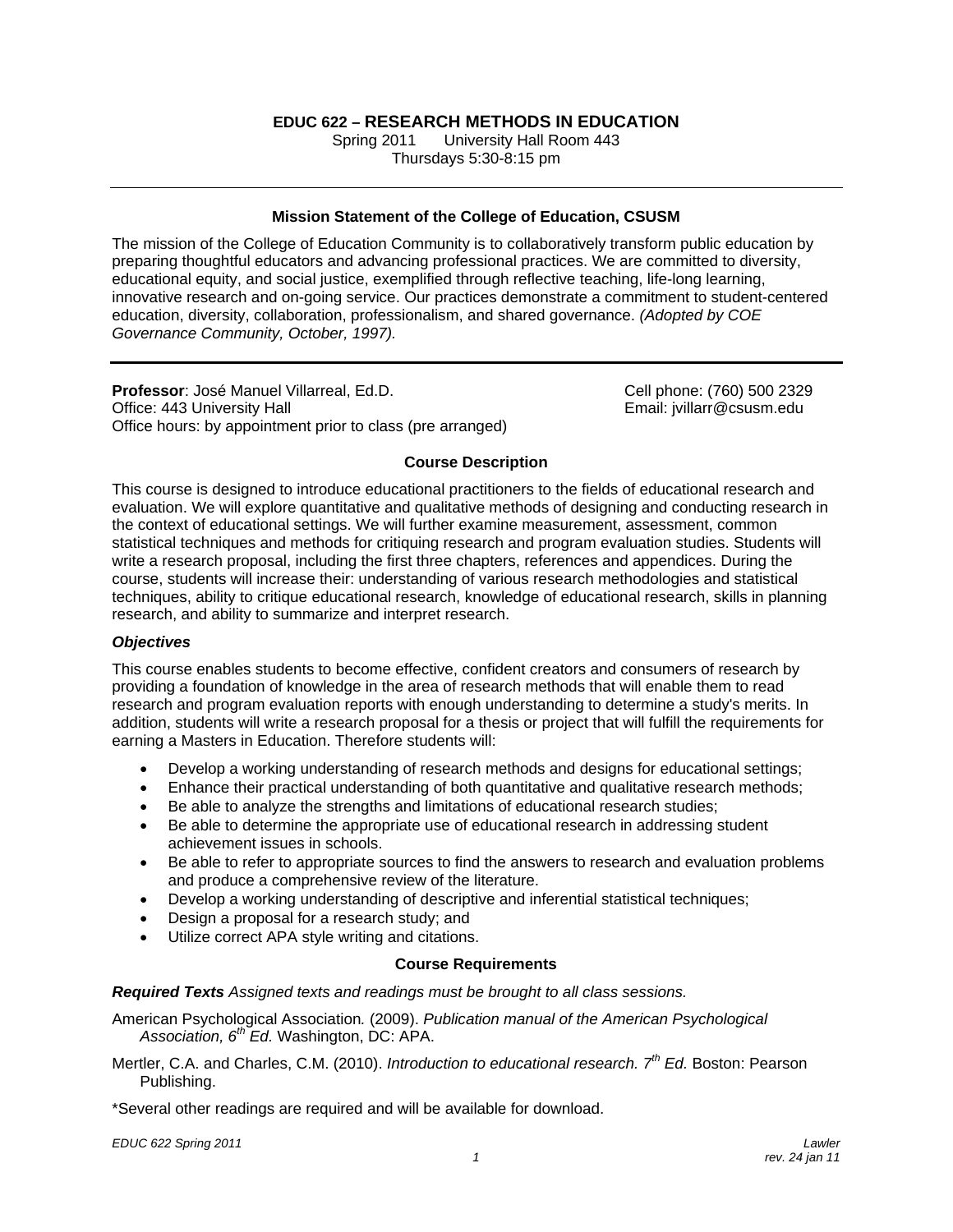### *Recommended Texts Selections will be included in electronic readings.*

- Cresswell, J. W. (2007). *Educational research: Planning, conducting and evaluating quantitative and qualitative research, 3rd Ed.* NY: Prentice Hall.
- Fraenkel, J. R. and Wallen, N.E. (2009). *How to design and evaluate research in education, 7th Ed.* Boston: McGraw Hill.
- Hubbard, R. S. and Power, B. M. (1999). *Living the question: A guide for teacher researchers.* NY: Stenhouse.

To stay updated regarding educational issues that impact teaching, learning and leadership, you are urged to read current publications in the field. Some examples include: *Educational Leadership; The Journal of Special Education; Language Arts; Science and Children; Teaching Children Mathematics; Democracy & Education; Phi Delta Kappan; Teaching Tolerance;* and *Rethinking Schools.* 

### *Assignments*

All assignments are due on the dates indicated. Assignments must be submitted via Moodle, doublespaced, and with standard margins. Style will follow APA format, as appropriate. It is expected that all assignments will reflect graduate-level expectations for composition and exposition. Use of electronic spelling and grammar checking is encouraged. The Writing Center is available for support (Kellogg Library 1103, 760-750-4168).

*Participation (40 points)*. As graduate students, you are expected to take an active role in class and class activities. The quality of this course rests on the quality of YOUR participation. Toward this end, you are expected to attend every face-to-face class meeting; arrive fully prepared for classroom activity (i.e. homework is completed); and participate wholly in classroom and online dialogue—including peer review activity. Each reading assignment will require a corresponding response, intended to provide an opportunity for brief personal review, digestion, and self-test of the content. These will usually be completed online, one per chapter read.

*Article Critique (20 points)*. Because your ability to find and use published literature is paramount to your understanding of research methods, you will be reading, summarizing, and interpreting a variety of published articles. This practice will prepare you for the literature review portion of any research project and strengthen your critical analysis skills as a consumer of published research. For one article in particular, you will summarize and critique the research. This article critique will also be assessed for your Graduate Writing Assessment Requirement (GWAR).

- Write a 3-5 page paper based on your review and critique.
- Include name of journal, author(s), and title of the article; research problem/questions; highlights of the literature review; name of the methodology and key elements of the research design and methods; describe the findings of the research; and state the author's recommendations (why those findings are important to educators and how the findings can inform education).
- After this summary, complete a thoughtful critique, focusing on what you believe to be the strengths and weaknesses of the research. The critique could be on any portion of the work, research problem/question, literature review, methodology, findings and/or recommendations.

*Research Proposal & Action Plan (40 points)*. To prepare you for future research, you will complete key components of a research proposal. These key components will include: Title Page, Table of Contents, Chapter 1: Statement of Problem *(outlined)*, Chapter 2: Literature Review, Chapter 3: Methodology *(outlined)*, References, and Appendices. Other than the outlined portions, the proposal must conform to the APA  $6<sup>th</sup>$  edition style guide throughout.

For some students, this research proposal might lead to the Culminating Experience for their MA in Education. This proposal should be considered no more than a *draft* of the first three chapters your Masters thesis or project. It is strongly encouraged that upon completion of this draft, it is taken to your Chair for discussion and feedback. They will let you know when you are ready to submit your formal proposal.

The COE provides a rubric as an optional guide for your writing of each chapter. For this class, make sure you read this rubric before you begin writing, and then revisit it as you make revisions to your chapters in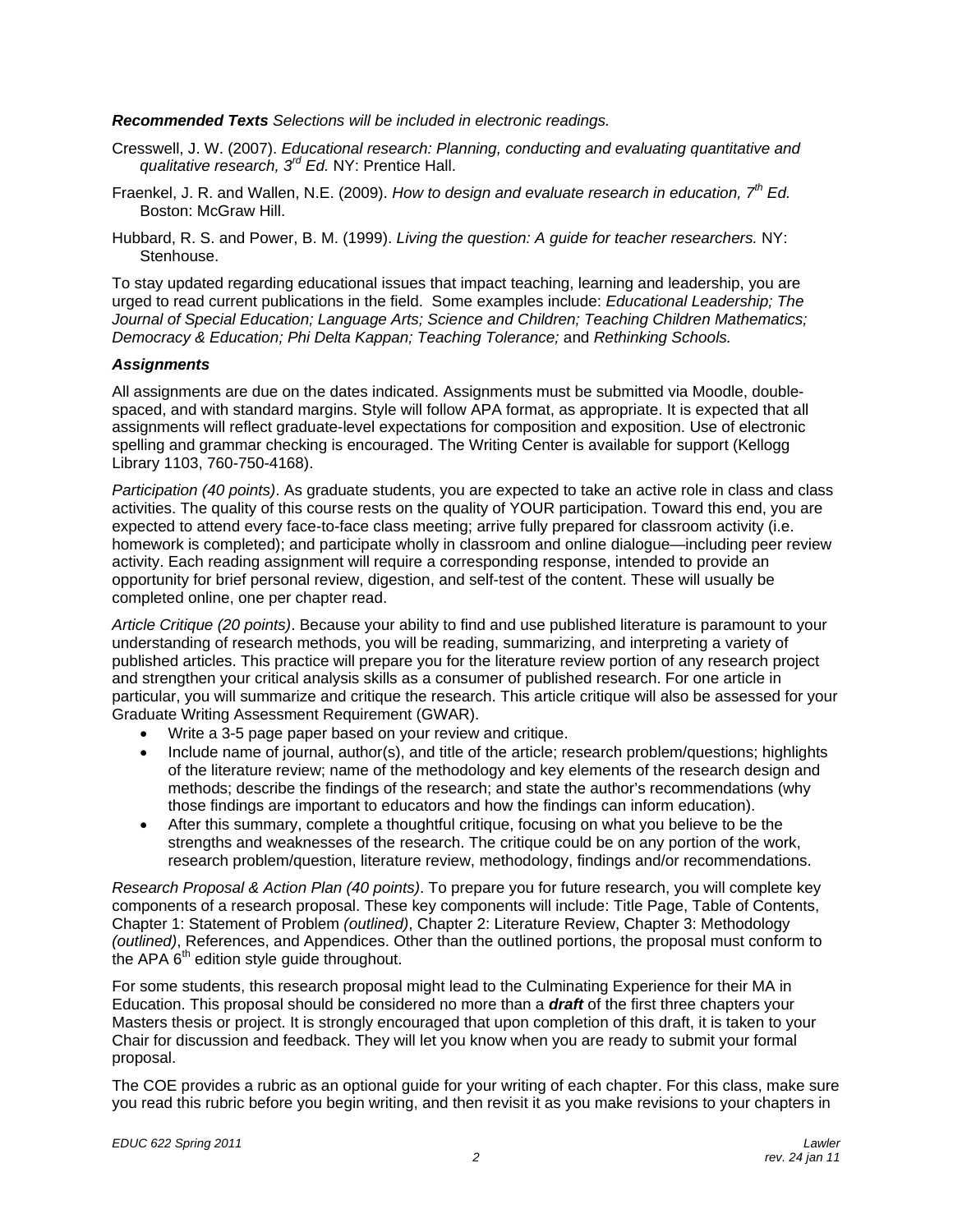order to help you self-assess. You are also *strongly* encouraged to develop a peer writing group to get feedback from others during your writing. Remember, *the key to good writing is rewriting*.

Specific details and requirements:

- *Chapter One: Introduction & Statement of Problem*. Chapter 1 is the Statement of the Problem of the Research Proposal and it should begin with a "Narrative hook" to introduce the topic. Expand that narrative to include the purpose statement and research question(s) following the guidance of Creswell on pages 65-76 & 116-118. Chapter 1 should include the following components: background information, statement of the problem, purpose of study, rationale, research questions, significance of study, applications, limitations, definition of terms and a summary paragraph leading into Chapter 2: Literature Review. Your writing should "flow" and you should not label each component, although all components should be present. See Chapter 1 Rubric for more guidance.
- *Chapter Two: Literature Review.* Your review of literature should be organized around common themes that you found in your research articles (not by individual articles). You should write about the articles within the subheadings of your common themes. You are writing one overview of all of the articles together, not each one separately. Remember to discuss common themes or threads that run through all or some of the papers; do not have one separate paragraph about each paper. If a paper included something unique and significant, you can certainly discuss it. Follow correct guidelines for citing: Be sure to give the authors credit if you take something directly from their paper. Make sure you use quotation marks and include the page number if you are taking an exact quote.

Ensure that all of your articles were about research studies conducted by the author(s). How do you know if it was research? The authors will discuss the research question(s), how they collected and analyzed data, and the results, implications and conclusions.

Chapter 2 should have an introduction that ties the review of literature to your research question. The body of the chapter should be organized by underlying themes or threads (subtopics) that your articles address. You should have a summary at the end that summarizes the review of literature and how it is linked to your research question, and which leads the reader into Chapter 3: Methodology. See Chapter 2 Rubric for more guidance.

• *Chapter Three: Methodology.* Your methodology chapter will consist of an introduction to your methods, description of your methodological design, participants, materials, procedures, data analysis process, and a summary. See Chapter 3 Rubric for more guidance.

### *Grading Standards*

Grades will be based on the following grading scale:

| $\mathsf{A}$ |              | 90        | $\overline{\phantom{0}}$ | 100% |
|--------------|--------------|-----------|--------------------------|------|
| B            | .            | 80        | $\overline{\phantom{0}}$ | 89%  |
| C.           | . <b>.</b> . | 70        | $\overline{\phantom{a}}$ | 79%  |
| $\Box$       |              | 60        | $\sim$                   | 69%  |
| F            |              | Below 60% |                          |      |

The course is writing intensive, and success depends on keeping pace with course writing structures and due dates. As such, work submitted late, but within one week of the due date will be reduced by one letter grade. Work received over one week late will be recorded at half the graded value. *Note:* assignments are due whether or not you are present in class that day.

Each written assignment will be graded approximately 80% on content and context (detail, logic, synthesis of information, depth of analysis, etc.), and 20% on mechanics (grammar, syntax, spelling, format, uniformity of citation, etc.).

### *College of Education Attendance Policy*

Due to the dynamic and interactive nature of courses in the College of Education, all students are expected to attend all classes and participate actively. At a minimum, students must attend more than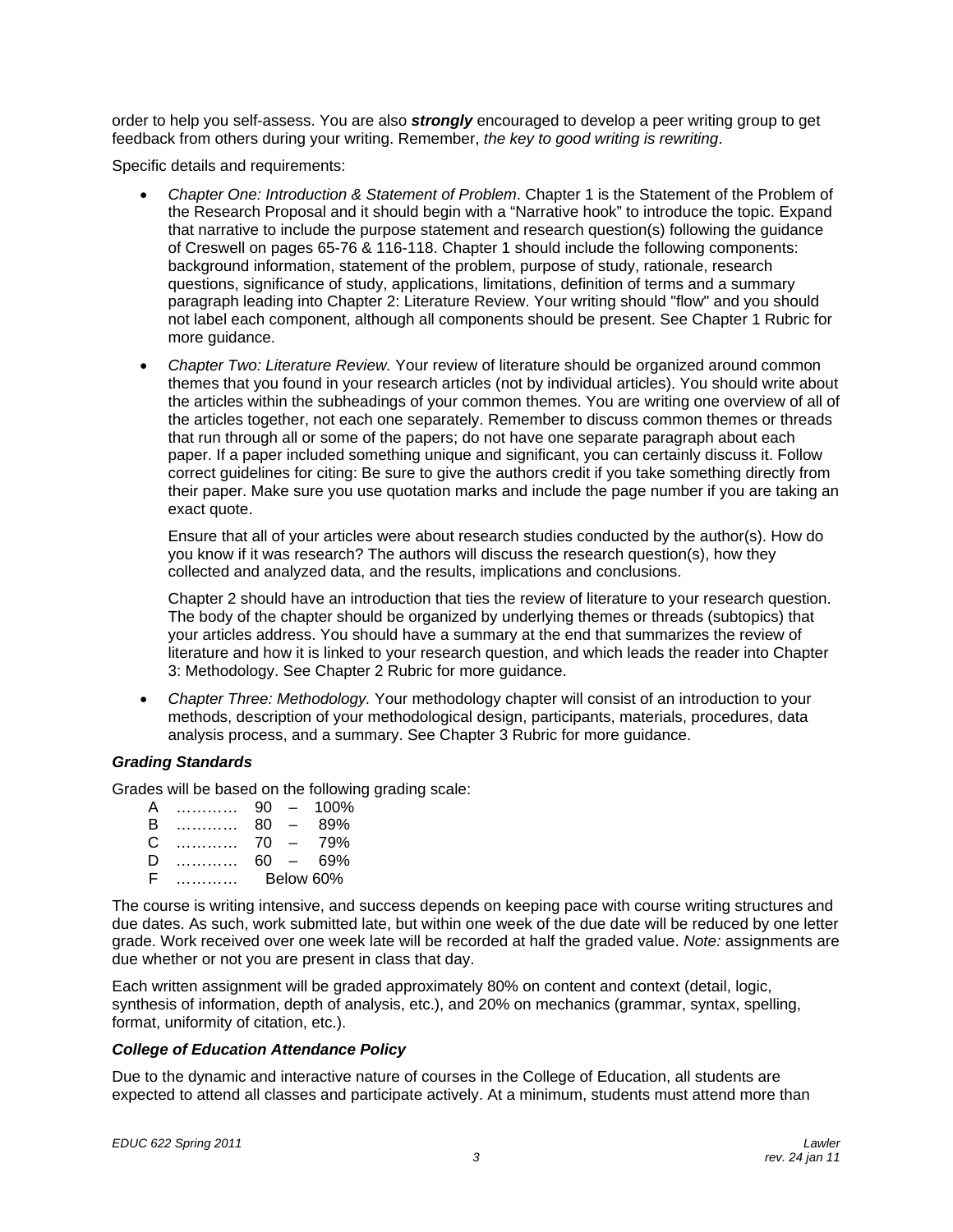80% of class time, or s/he may not receive a passing grade for the course at the discretion of the instructor. *Individual instructors may adopt more stringent attendance requirements*. Should the student have extenuating circumstances, s/he should contact the instructor as soon as possible. *(Adopted by the COE Governance Community, December, 1997).*

*Course-Specific Participation and Attendance Policy:* This course approaches content in a variety of ways. Structured interactions, group processes, oral presentations, guided discussion of readings, and peer review exercises are the norm. Students are expected to have read assigned materials by the date indicated in the syllabus, and should come prepared to discuss readings individually or in variously structured groups. The degree of your engagement in these processes forms the basis for points assigned.

Due to the fast paced and highly interactive nature of the course, regular attendance and full participation are expected; teaching and learning is difficult (if not impossible) if one is not present for and engaged in the process. Therefore, the above COE Attendance Policy is amplified as follows:

- Missing more than one class meeting will result in the reduction of one letter grade, in other words 10 points from your total count. The third absence will result in a two letter grade reduction.
- Arriving late or leaving early on more than two occasions will result in the reduction of one letter grade; more than four occasions will reduce your grade by two letters.

Inform the instructor *prior* to an absence. Notification of absence does not warrant an excuse.

### *Course Load*

In all master course work, it is expected that for every one hour of contact time, you will complete at minimum one to two hours of work outside of class. Please plan accordingly.

### *Graduate Writing Requirements*

The California State University maintains a Graduation Writing Assessment Requirement (GWAR) for master's students, to be completed before Advancement to Candidacy can be approved. A student may satisfy the graduate writing requirement in one of two ways: an acceptable standardized test score, or a paper that receives a passing score as described in the GWAR rubric. Toward the goal of providing opportunity for graduate students in the College of Education to satisfy the writing requirement, all papers in all graduate classes must adhere to the rules of style (for writing and format style) detailed in the *Publication Manual of the American Psychological Association, 6th Ed.* (2009). This is a required textbook for all CSUSM COE graduate courses.

### *Course-Specific Graduate Writing Assessment Requirement (GWAR)*

In the College of Education at CSUSM, students complete the Graduate Writing Assessment Requirement (GWAR) through the submission of the *Article Critique* in EDUC 622. The student's writing in this assignment must demonstrate graduate level skills in (1) style and format, (2) mechanics, (3) content and organization, and (4) integration and critical analysis. The paper will be scored using a 4 point rubric in each of the aforementioned four areas. The minimal acceptable combined score from all of the four sections is 10 points, with no scores of "1" on any section, resulting in a minimum of a 2.5 average for all sections. The GWAR Rubric-based assessment of this paper will not directly impact your course grade; however you cannot be advanced to candidacy for your MA without arranging with the COE to resubmit an equivalent writing sample. The GWAR Rubric is attached to this syllabus.

# *Students with Disabilities Requiring Reasonable Accommodations*

Students with disabilities who require reasonable accommodations must be approved for services by providing appropriate and recent documentation to the Office of Disable Student Services (DSS). This office is located in Craven Hall 5205, and can be contacted by phone at (760) 750-4905, or TTY (760) 750-4909. Students authorized by DSS to receive reasonable accommodations should meet with their instructor during office hours or, in order to ensure confidentiality, in a more private setting.

# *CSUSM Academic Honesty Policy*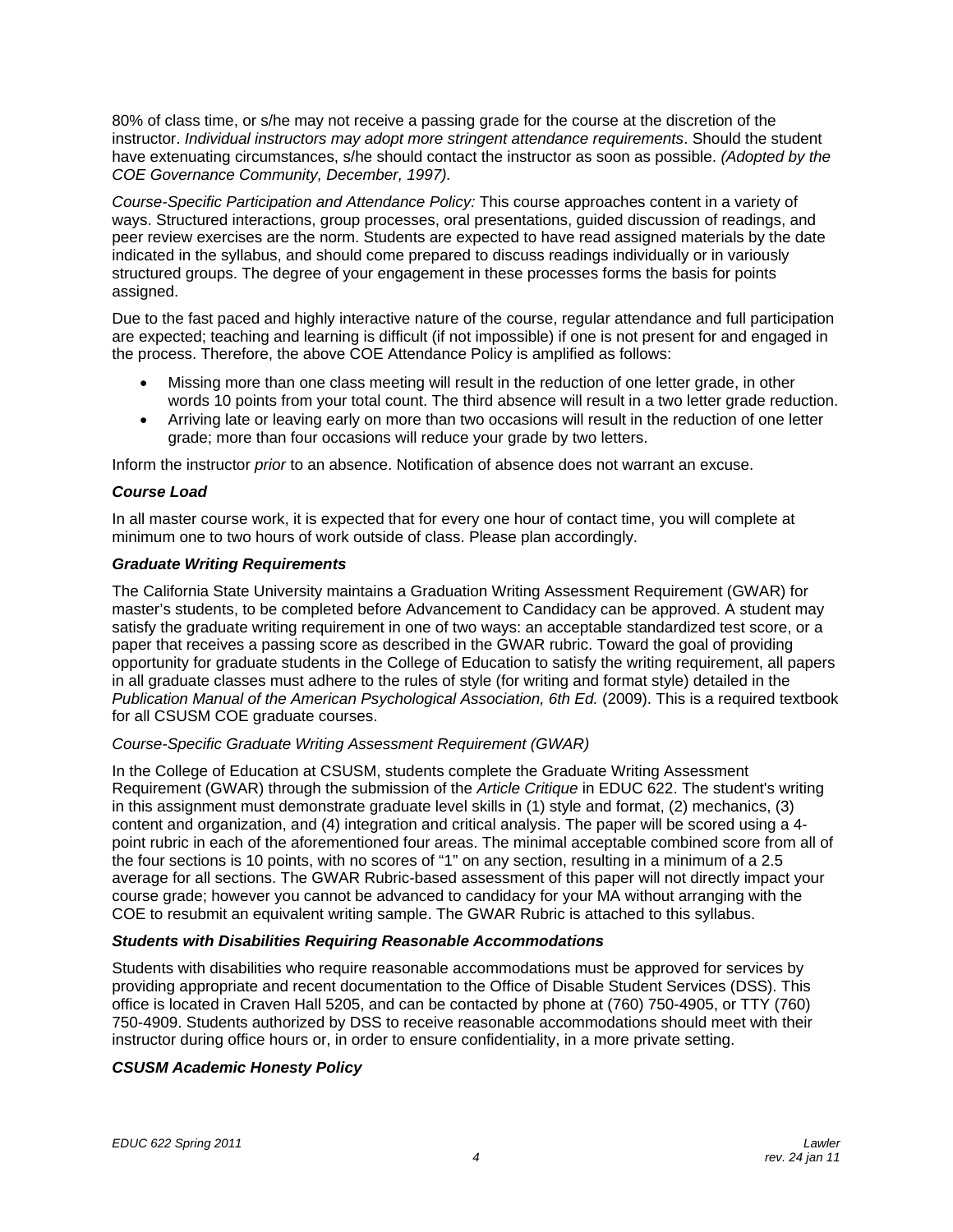"Students will be expected to adhere to standards of academic honesty and integrity, as outlined in the Student Academic Honesty Policy. All written work and oral presentation assignments must be original work. All ideas/materials that are borrowed from other sources must have appropriate references to the original sources. Any quoted material should give credit to the source and be punctuated with quotation marks.

Students are responsible for honest completion of their work including examinations. There will be no tolerance for infractions. If you believe there has been an infraction by someone in the class, please bring it to the instructor's attention. The instructor reserves the right to discipline any student for academic dishonesty in accordance with the general rules and regulations of the university. Disciplinary action may include the lowering of grades and/or the assignment of a failing grade for an exam, assignment, or the class as a whole."

Incidents of Academic Dishonesty will be reported to the Dean of Students. Sanctions at the University level may include suspension or expulsion from the University.

*Plagiarism:* As an educator, it is expected that each student will do his/her own work, and contribute equally to group projects and processes. Plagiarism or cheating is unacceptable under any circumstances. If you are in doubt about whether your work is paraphrased or plagiarized see the Plagiarism Prevention for Students website http://library.csusm.edu/plagiarism/index.html. When relying on supporting documents authored by others, cite them clearly and completely using American Psychological Association (APA) manual, 6<sup>th</sup> edition. Failure to do so may result in failure of the course. If there are questions about academic honesty, please consult the University catalog.

### *Electronic Communication Protocol*

Electronic correspondence is a part of your professional interactions. If you need to contact the instructor, e-mail is often the easiest way to do so. It is my intention to respond to all received e-mails in a timely manner.

Please be reminded that e-mail and on-line discussions are a very specific form of communication, with their own nuances and etiquette. For instance, electronic messages sent in all upper case (or lower case) letters, major typos, or slang, often communicate more than the sender originally intended. With that said, please be mindful of all e-mail and on-line discussion messages you send to your colleagues, to faculty members in the College of Education, or to persons within the greater educational community. All electronic messages should be crafted with professionalism and care.

Things to consider:

- Would I say in person what this electronic message specifically says?
- How could this message be misconstrued?
- Does this message represent my most professional and courteous self?
- Am I sending this electronic message to avoid a face-to-face conversation?
- Can this message be more concisely and/or precisely stated?

In addition, if there is ever a concern with an electronic message sent to you, please talk with the author in person in order to correct any confusion. For more guidance see Core Rules of Netiquette at http://www.albion.com/netiquette/corerules.html.